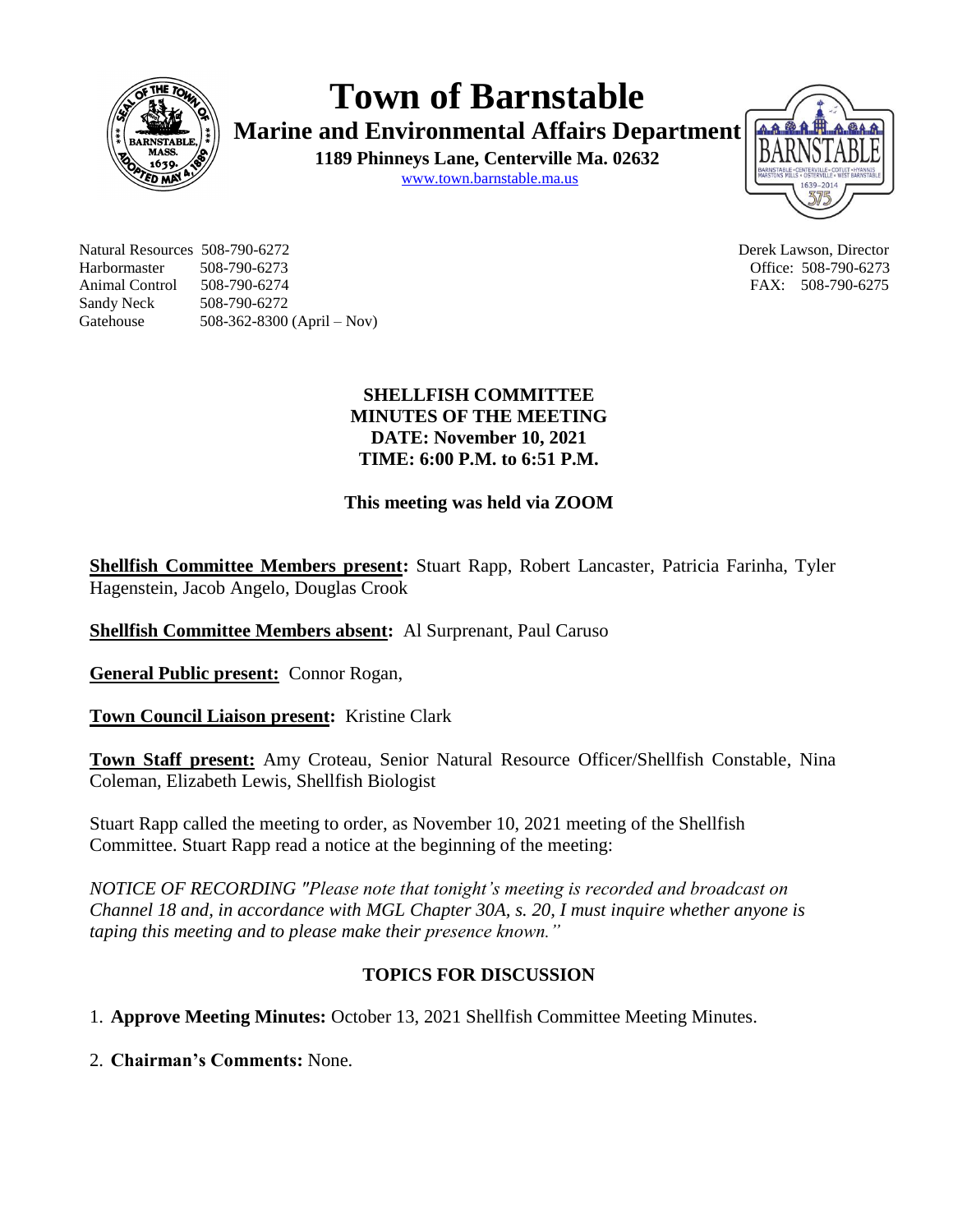#### 3. **Natural Resources Report / Correspondence:**

Recreational Shellfish Sales:

| <b>Permit Type</b>       | <b>Nov-20</b> | $Nov-21$ |
|--------------------------|---------------|----------|
| Resident                 | 1314          | 1364     |
| <b>Senior Resident</b>   | 806           | 1007     |
| Non-Resident             | 294           | 369      |
| Seasonal                 | 36            | 68       |
| <b>NR</b> Veteran        | 43            | 36       |
| <b>NR Senior Veteran</b> | 61            | 74       |
| <b>TOTALS</b>            | 2554          | 2918     |

#### A. November openings

Officer Croteau presented the following:

November 1st marks opening of Mill creek, November 3<sup>rd</sup> Oyster season and Hyannis Harbor area and Mooring areas re-opened. November 5, 2021 Shoestring Bay and Popponesset Bay opened. North Bay opened in November  $5<sup>th</sup>$  and there is a new prohibited, area in North Bay. Crosby and Oyster Harbor area have boats that stay in the water, so this area will be SB23.4 permanently close.

Mooring Info has been quite effective in notifying the public or emergency closings. Officer Croteau has received positive feedback.

At the September Shellfish Committee Meeting it was discussed that the Kalmus Beach area be closed to recreational scalloping. This year this area has not been productive. There have been a good amount of scallops in West Bay harvested. Also, there has been a lot of scallop seed at Scudder Lane and many legally harvestable sized Scallops as well.

B. Marstons Mills River Quahog Dry Dragging Pilot Year 2 Discussion

Officer Croteau does have some videos of the area. If interested in viewing, she will try to share the video files.

Shellfish Biologist, Liz Lewis presented her discoveries in diving on the dragging area in the Mills area she discovered good bottom. No significant damage was found and can see where the sponge moved. There are still many Chowder sized quahogs in the river. New seed set was discovered some was "Gemma- Gemma" but there was also some spat quahog seed. She would like to see if the seed survives.

Comments: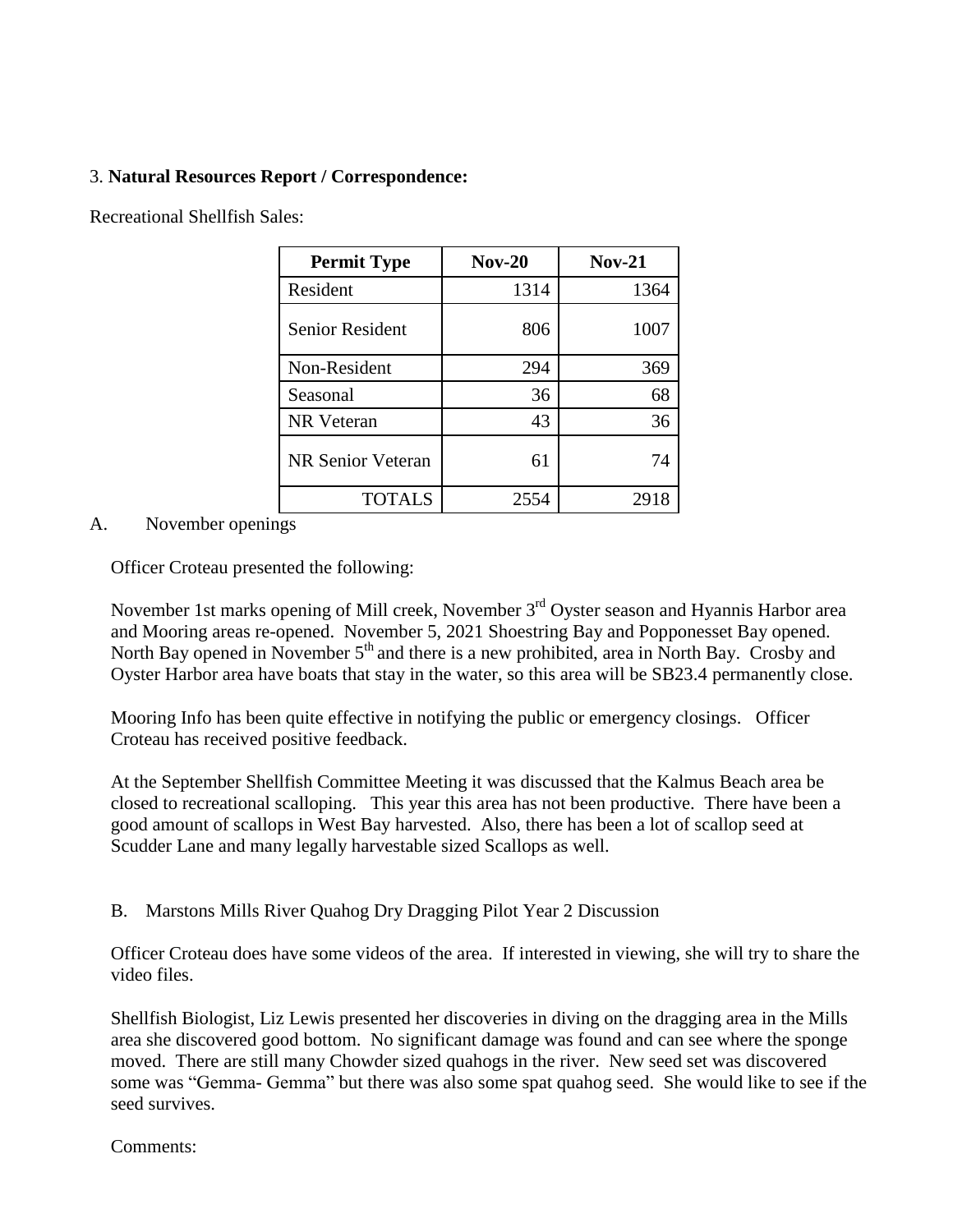Hagenstein: Thinks that we should leave it alone.

Lewis: We don't know if that this is how the river works, or if the it is the result of the pilot.

Angelo: One drag per boat, two harvesters per boat. Two to three boats per week. This seed recruitment hasn't been seen this way since after scallops dragging when scallops were seeded and many boats were dragging in this area.

Lewis: Would like to rest it for a year and see what it looks like. North Bay has been stocked best the Shellfish Department could do.

Angelo: Would like to dredge an area in North Bay that is similar to the pilot area.

Croteau: Wants to keep the dredging localized in the pilot area and see what the results are first.

Lewis: We set limits before these options were around. We do not want to re-evaluate limits. Worries about going into North Bay before we see what is happening in the river with the pilot.

Croteau: This pilot is to allowed to allow because bottom turnover could be beneficial for seed recruitment, and sand grain turnover, we are going to continue to allow in this pilot area only until we have a grasp on the results.

C. Annual Propagation Report by Liz Lewis, Shellfish Biologist (see attached notes)

## 4. **New Business:**

- A. 2022 Shellfish Committee Meeting Schedule:
	- Meetings scheduled for the  $2<sup>nd</sup>$  Wednesday of the Month.
	- January March meetings 6:00pm-8:00pm,
	- $\bullet$  April October 6:30-8:30
	- November December 6:00pm 8:00pm

| January 12, 2022, 6:00pm-8:00pm | July 13, 2022, 6:30pm-8:30pm      |
|---------------------------------|-----------------------------------|
| February 9, 2022, 6:00pm-8:00pm | August 10, 2022, 6:30pm-8:30pm    |
| March 9, 2022, 6:00pm-8:00pm    | September 14, 2022, 6:30pm-8:30pm |
| April 13, 2022, 6:30pm-8:30pm   | October 12, 2022, 6:30pm-8:30pm   |
| May 11, 2022, 6:30pm-8:30pm     | November 9, 2022, 6:00pm-8:00pm   |
| June 8, 2022, 6:30pm-8:30pm     | December 14, 2022, 6:00pm-8:00pm  |

The Shellfish Committee unanimously voted by roll call to approve a motion made by Patricia Farinha and seconded by Robert to approve the above schedule for the 2022 Shellfish Committee Meetings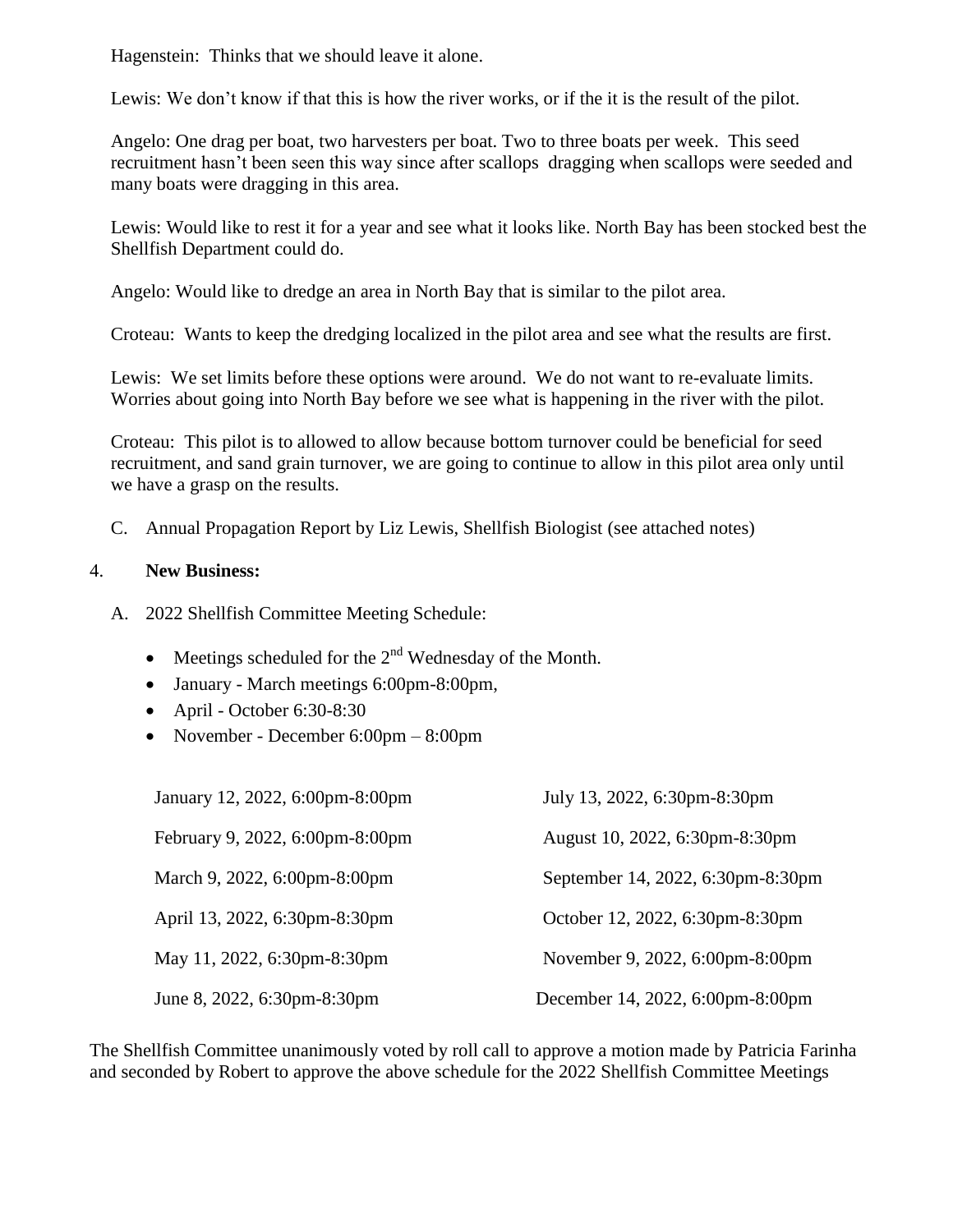#### 5. **Upcoming (and Old) Renewal & Transfer Hearings:**

A. Hearing for transfer of aquaculture license #16-9 (ng044 and ng049) in Barnstable Harbor from Nicholas Laurie to Ronny Mansbach and issuance of a new license to Ronny Mansbach for a period of 5 years. Public hearing to be held via Zoom, 11/3/2021 at 12:00PM.

The Shellfish Committee unanimously voted by roll call to approve a motion made by Tyler Hagenstein and seconded by Jacob Angelo to recommend to approve the for transfer of aquaculture license #16-9 (ng044 and ng049) in Barnstable Harbor from Nicholas Laurie to Ronny Mansbach and issuance of a new license to Ronny Mansbach for a period of 5 years.

#### 6. **Upcoming (and old) Proposed Coastal Projects:**

| A. Applicant:                     | Carla Raffo                                       |
|-----------------------------------|---------------------------------------------------|
| Project Location:                 | 1855 South County Road, Marstons Mills 02648      |
| Representative:                   | Charles Rowland, Sullivan Engineering and         |
| Consulting, Inc.                  |                                                   |
| Proposed Project:                 | To construct and maintain a boardwalk, pier, ramp |
|                                   | and float.                                        |
| <b>Conservation Hearing Date:</b> | 11/09/2021 6:30PM via Zoom                        |

Shellfish Committee discussed the project a shellfish survey was completed, it was determined that the area is no a suitable habitat for shellfish and no vote was taken.

| Β. | Applicant:                        | Laurie J. Hall Trustee/TMT Realty Trust               |
|----|-----------------------------------|-------------------------------------------------------|
|    | Project Location:                 | 979 Sea View Avenue (Map                              |
|    | Representative:                   | Charlie A. Agro, Coastal Engineering Co., Inc.        |
|    | Proposed Project:                 | Construct New Pier, ramp and float docking            |
|    |                                   | facility                                              |
|    | <b>Conservation Hearing Date:</b> | $11/9/2021**$ Continued from $10/12/21$ (it is likely |
|    |                                   | they will request a continuance due to comments       |
|    |                                   | from the Harbormaster and the fact that Waterways     |
|    |                                   | has not had a chance to review the revised plans)     |

The Shellfish Committee discussed the project. Conservation Commission hearing is continued to November 23, 2021. Waterways Committee has not weighed in on the project as to date. The Shellfish Committee unanimously voted by roll call to approve a motion made by Tyler Hagenstein and seconded by Patricia Farinha to have the Shellfish Committee send a letter to the Conservation Commission stating, if project is approved and allowed as presented, it has the potential to permanently damage the shellfish habitat in this area.

| C. Applicant:            | Marc R Landry and Nancy F Allen           |  |
|--------------------------|-------------------------------------------|--|
| <b>Project Location:</b> | 494 Elliott Road, Centerville, MA 02632   |  |
| Representative:          | Arlene Wilson, AM Wilson Associates, Inc. |  |